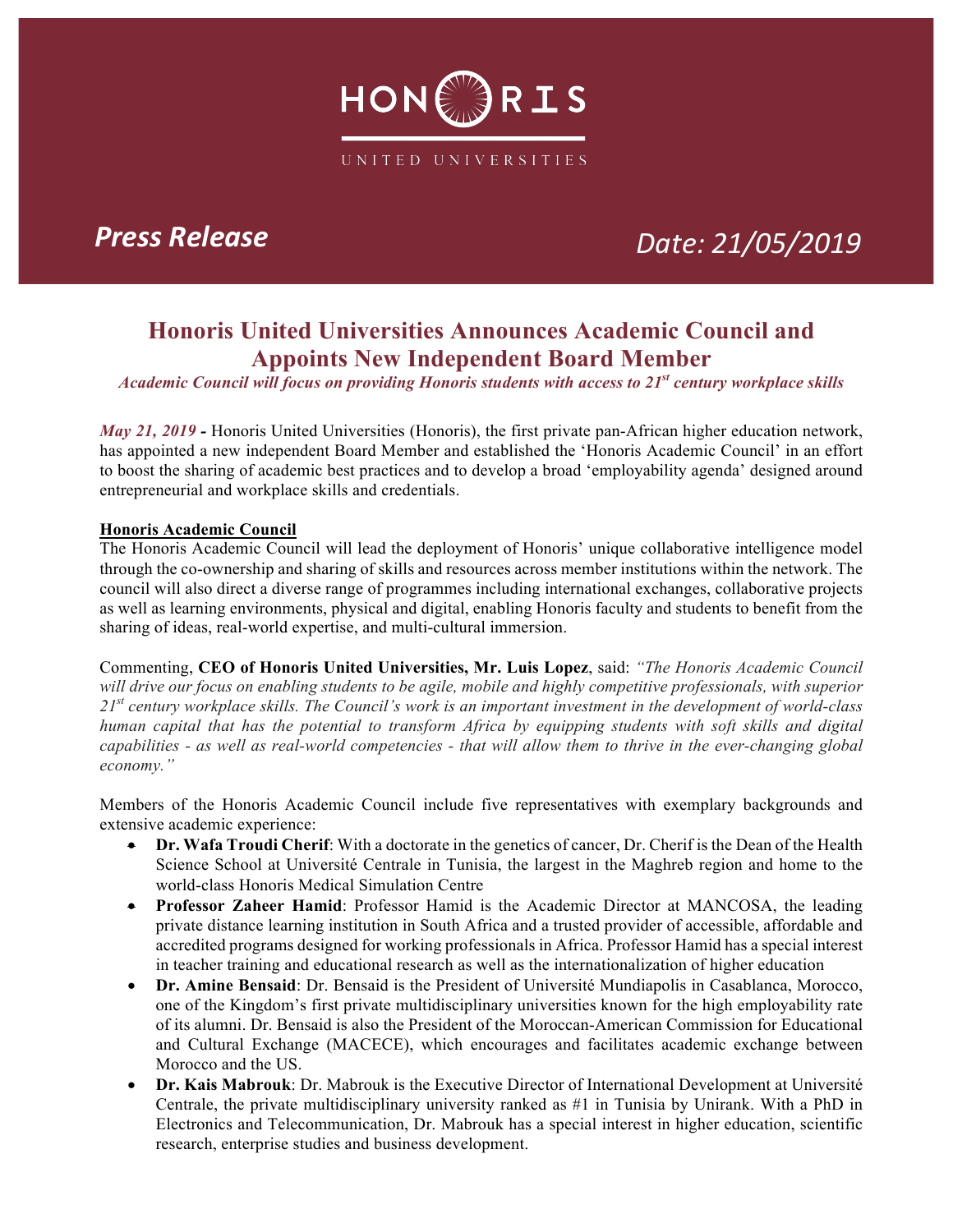

## *Press Release Date: 21/05/2019*

• **Dr. Karim Alami**: Dr. Alami is the Deputy General Manager of Ecole Marocaine des Sciences de l'Ingénieur (EMSI), the largest engineering school in Morocco. EMSI is renowned for its innovation and research work and in the last three years has received almost 60 international prizes and awards. This includes most recently, the  $47<sup>th</sup>$  Geneva International Exhibition of Inventions and the  $22<sup>nd</sup>$  Edition of the International Exhibition of Inventions and Technological Innovations in Moscow.

The Academic Council's mandates include the development of cutting-edge learning infrastructures and building on existing 'Honoris Spaces' such as the Honoris Medical Simulation Center in Tunisia, the innovation lab SmartiLab at EMSI in Morocco, the iLeadLab at REGENT Business School and the future iTeachLAB at MANCOSA in South Africa. The Council will also look for opportunities to further develop and expand faculties across the Honoris network, as well as ensure existing faculties are employing the latest pedagogical approaches and learning technologies.

### **New Independent Board Member**

Honoris is reinforcing its Board of Directors through the appointment of a new Independent Board Member, Mr. Karan Khemka, a global expert on education with over 20 years' experience as an investor and consultant in emerging markets. His appointment brings increased diversity into the network, with an experience that will enrich the student and academic outcomes. Mr. Khemka is a distinguished speaker at international education summits and is particularly recognised for his expert insight on the importance of international education in a globalised economy.

Commenting on his appointment, Mr. Khemka said: *"I am delighted to be able to join Honoris United Universities as a Board Member because of its focus on employability. This is a critical component in preparing today's graduates for the world of work – a world that whilst exciting, is more complex and challenging than ever before. I've worked at all levels of education – including as an advisor to policy makers - and I look forward to bringing my experience to bear in a way that really helps advance Honoris' goals."*

Mr. Khemka also founded the International Education Practice at *The Parthenon Group* (now EY-Parthenon), in addition to Parthenon in Asia. He has advised on \$6 billion of deals and over 250 CXO level strategy engagements in the education sector across 40 countries and five continents within every segment of education from pre-K to K-12 to higher education. He has also advised governments and NGOs on improving education outcomes around the world.

### **About Honoris United Universities**

Honoris United Universities is the first private pan-African higher education network committed to preparing and educating the next generation of African leaders and professionals able to impact regionally in a globalized world. Collaborative intelligence, cultural agility and mobile mindsets and skills are at the heart of Honoris' vision of higher education. Honoris United Universities joins the expertise of its member institutions to prepare pan-regional profile graduates that are competitive in today's fast-paced and demanding labor markets.